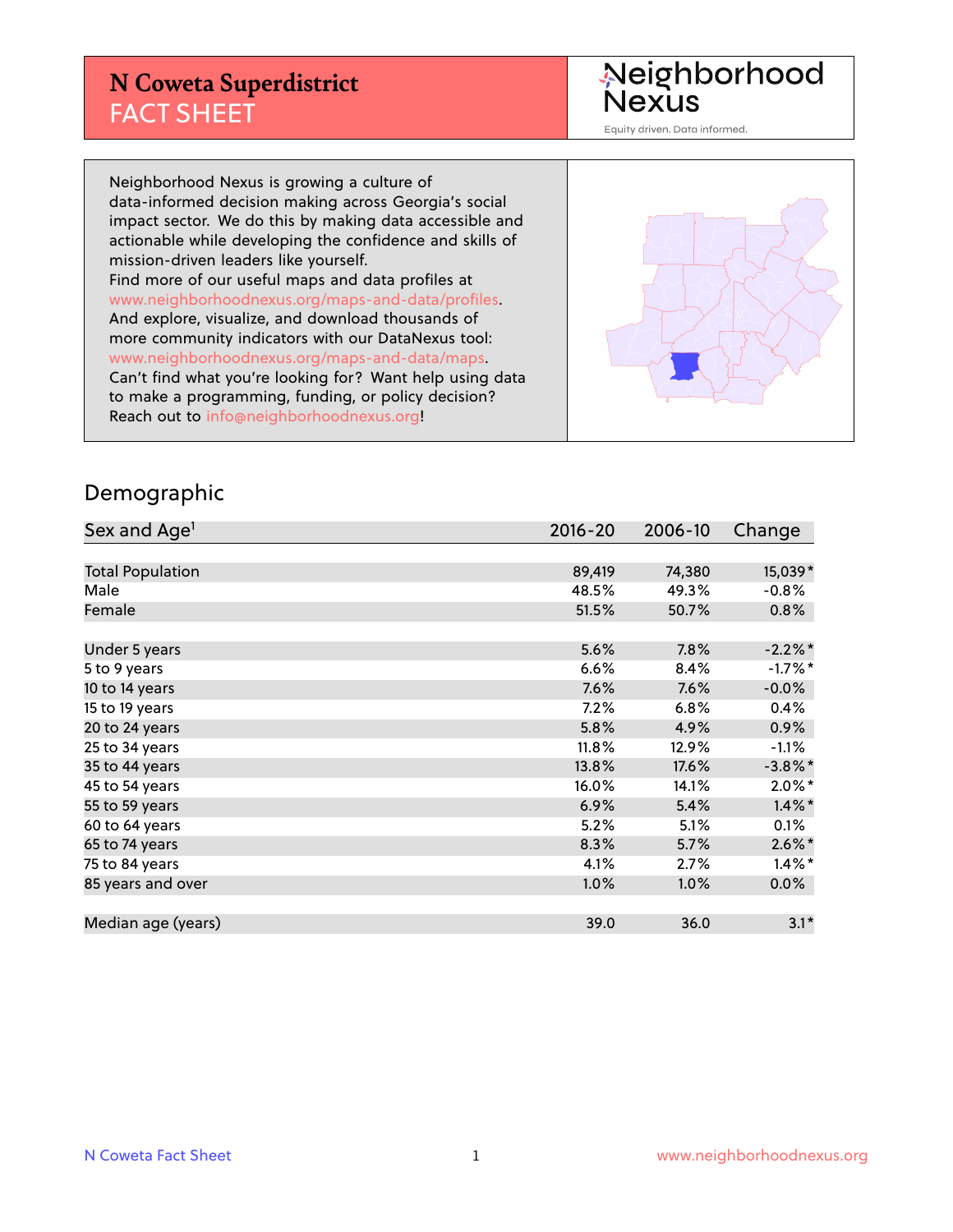# Demographic, continued...

| Race <sup>2</sup>                                            | $2016 - 20$ | 2006-10 | Change     |
|--------------------------------------------------------------|-------------|---------|------------|
| <b>Total population</b>                                      | 89,419      | 74,380  | 15,039*    |
| One race                                                     | 96.6%       | 98.5%   | $-1.9%$ *  |
| White                                                        | 72.3%       | 77.0%   | $-4.6\%$ * |
| <b>Black or African American</b>                             | 19.3%       | 17.9%   | 1.4%       |
| American Indian and Alaska Native                            | 0.3%        | 0.1%    | 0.2%       |
| Asian                                                        | 2.9%        | 1.4%    | $1.5%$ *   |
| Native Hawaiian and Other Pacific Islander                   | 0.0%        | 0.1%    | $-0.1%$    |
| Some other race                                              | 1.8%        | 2.1%    | $-0.2%$    |
| Two or more races                                            | 3.4%        | 1.5%    | $1.9\%$ *  |
| Race alone or in combination with other race(s) <sup>3</sup> | $2016 - 20$ | 2006-10 | Change     |
| <b>Total population</b>                                      | 89,419      | 74,380  | 15,039*    |
| White                                                        | 75.2%       | 78.3%   | $-3.1\%$ * |
| <b>Black or African American</b>                             | 20.9%       | 18.4%   | $2.5%$ *   |
| American Indian and Alaska Native                            | 0.9%        | 0.5%    | 0.4%       |
| Asian                                                        | 4.1%        | 2.0%    | $2.1\%$ *  |
| Native Hawaiian and Other Pacific Islander                   | 0.4%        | 0.1%    | 0.4%       |
| Some other race                                              | 2.6%        | 2.3%    | 0.3%       |
| Hispanic or Latino and Race <sup>4</sup>                     | $2016 - 20$ | 2006-10 | Change     |
| <b>Total population</b>                                      | 89,419      | 74,380  | 15,039*    |
| Hispanic or Latino (of any race)                             | 8.0%        | 7.0%    | 0.9%       |
| Not Hispanic or Latino                                       | 92.0%       | 93.0%   | $-0.9\%$ * |
| White alone                                                  | 67.3%       | 72.3%   | $-5.0\%$ * |
| Black or African American alone                              | 19.1%       | 17.6%   | 1.5%       |
| American Indian and Alaska Native alone                      | 0.3%        | 0.1%    | 0.2%       |
| Asian alone                                                  | 2.9%        | 1.4%    | $1.5\%$ *  |
| Native Hawaiian and Other Pacific Islander alone             | 0.0%        | 0.1%    | $-0.1%$    |
| Some other race alone                                        | 0.3%        | 0.2%    | 0.1%       |
| Two or more races                                            | 2.2%        | 1.3%    | $0.9\%$ *  |
| U.S. Citizenship Status <sup>5</sup>                         | 2016-20     | 2006-10 | Change     |
| Foreign-born population                                      | 7,592       | 4,649   | $2,943*$   |
| Naturalized U.S. citizen                                     | 49.0%       | 39.7%   | $9.3\%$ *  |
| Not a U.S. citizen                                           | 51.0%       | 60.3%   | $-9.3%$    |
|                                                              |             |         |            |
| Citizen, Voting Age Population <sup>6</sup>                  | 2016-20     | 2006-10 | Change     |
| Citizen, 18 and over population                              | 63,966      | 50,858  | 13,108*    |
| Male                                                         | 46.5%       | 48.0%   | $-1.5%$ *  |
| Female                                                       | 53.5%       | 52.0%   | $1.5\%$ *  |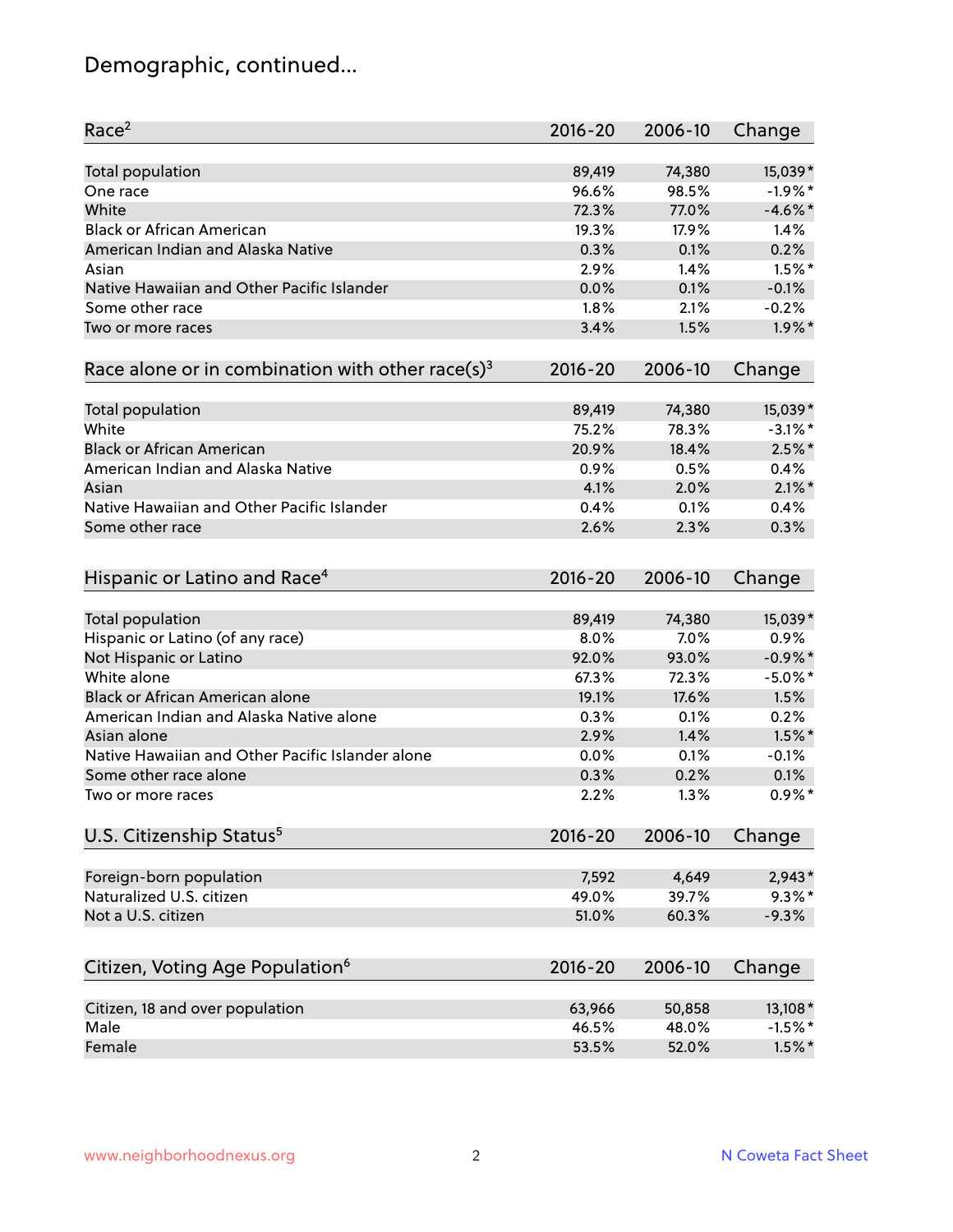#### Economic

| Income <sup>7</sup>                                 | 2016-20 | 2006-10 | Change     |
|-----------------------------------------------------|---------|---------|------------|
|                                                     |         |         |            |
| All households                                      | 32,818  | 26,957  | $5,861*$   |
| Less than \$10,000                                  | 4.1%    | 5.6%    | $-1.5%$    |
| \$10,000 to \$14,999                                | 2.1%    | 2.6%    | $-0.5%$    |
| \$15,000 to \$24,999                                | 6.4%    | 7.0%    | $-0.6%$    |
| \$25,000 to \$34,999                                | 5.8%    | 9.2%    | $-3.4\%$ * |
| \$35,000 to \$49,999                                | 11.0%   | 12.6%   | $-1.6%$    |
| \$50,000 to \$74,999                                | 15.4%   | 19.7%   | $-4.3\%$ * |
| \$75,000 to \$99,999                                | 13.6%   | 16.2%   | $-2.6\%$ * |
| \$100,000 to \$149,999                              | 21.5%   | 17.9%   | $3.6\%$ *  |
| \$150,000 to \$199,999                              | 10.2%   | 5.8%    | $4.3\%$ *  |
| \$200,000 or more                                   | 9.9%    | 3.4%    | $6.5%$ *   |
| Median household income (dollars)                   | 84,509  | 66,458  | 18,051*    |
| Mean household income (dollars)                     | 102,882 | 76,801  | 26,081*    |
| With earnings                                       | 80.6%   | 85.6%   | $-5.0\%$ * |
| Mean earnings (dollars)                             | 104,318 | 76,832  | 27,486*    |
| <b>With Social Security</b>                         | 26.8%   | 22.4%   | 4.4%*      |
| Mean Social Security income (dollars)               | 21,069  | 17,400  | $3,669*$   |
| With retirement income                              | 23.1%   | 17.1%   | $6.0\%$ *  |
| Mean retirement income (dollars)                    | 31,632  | 24,479  | $7,152*$   |
| With Supplemental Security Income                   | 4.3%    | 1.5%    | $2.8\%$ *  |
| Mean Supplemental Security Income (dollars)         | 10,657  | 10,505  | 153        |
| With cash public assistance income                  | 2.2%    | 1.5%    | 0.7%       |
| Mean cash public assistance income (dollars)        | 2,008   | 3,145   | $-1,136$   |
| With Food Stamp/SNAP benefits in the past 12 months | 7.6%    | 5.5%    | $2.0\%$ *  |
|                                                     |         |         |            |
| Families                                            | 23,781  | 20,640  | $3,141*$   |
| Less than \$10,000                                  | 2.1%    | 3.7%    | $-1.6%$    |
| \$10,000 to \$14,999                                | 0.9%    | 1.6%    | $-0.6%$    |
| \$15,000 to \$24,999                                | 4.6%    | 6.3%    | $-1.7%$    |
| \$25,000 to \$34,999                                | 5.6%    | 7.8%    | $-2.1%$    |
| \$35,000 to \$49,999                                | 8.0%    | 11.1%   | $-3.1\%$ * |
| \$50,000 to \$74,999                                | 14.3%   | 20.7%   | $-6.4\%$ * |
| \$75,000 to \$99,999                                | 13.7%   | 17.6%   | $-3.9\%$ * |
| \$100,000 to \$149,999                              | 26.9%   | 20.8%   | $6.1\%$ *  |
| \$150,000 to \$199,999                              | 12.1%   | 6.9%    | $5.2\%$ *  |
| \$200,000 or more                                   | 11.8%   | 3.6%    | $8.2\%$ *  |
| Median family income (dollars)                      | 101,320 | 73,725  | 27,595*    |
| Mean family income (dollars)                        | 116,725 | 83,508  | 33,217*    |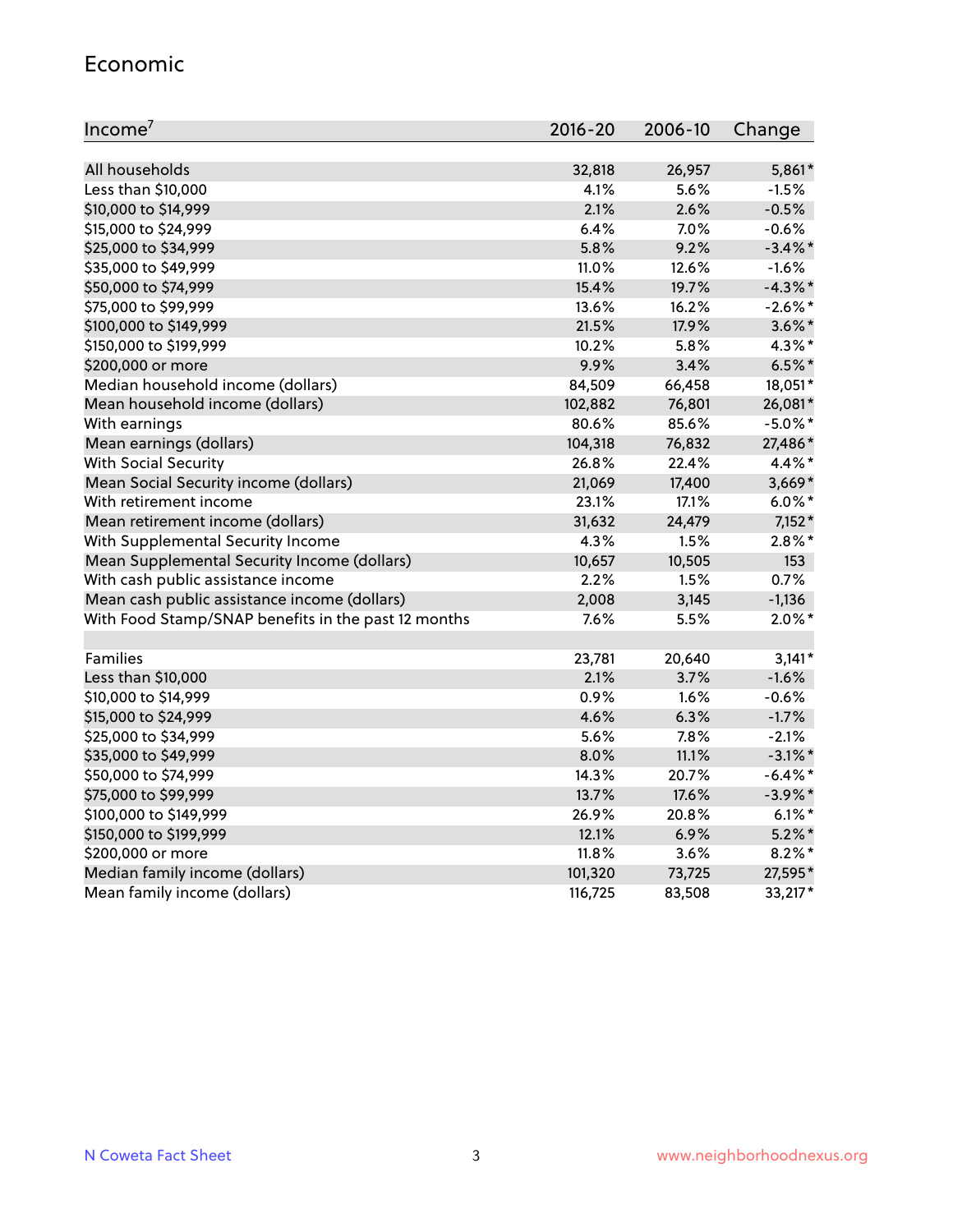#### Economic, continued...

| Income, continued <sup>8</sup>                                        | $2016 - 20$ | 2006-10 | Change   |
|-----------------------------------------------------------------------|-------------|---------|----------|
|                                                                       |             |         |          |
| Nonfamily households                                                  | 9,037       | 6,317   | 2,720*   |
| Median nonfamily income (dollars)                                     | 44,435      | 39,152  | $5,283*$ |
| Mean nonfamily income (dollars)                                       | 61,221      | 50,484  | 10,738*  |
| Median earnings for workers (dollars)                                 | 42,297      | 35,610  | 6,687*   |
| Median earnings for male full-time, year-round workers                | 62,727      | 54,936  | 7,791*   |
| (dollars)                                                             |             |         |          |
| Median earnings for female full-time, year-round workers<br>(dollars) | 45,427      | 38,575  | $6,852*$ |
| Per capita income (dollars)                                           | 38,549      | 27,926  | 10,623*  |
|                                                                       |             |         |          |
| Families and People Below Poverty Level <sup>9</sup>                  | $2016 - 20$ | 2006-10 | Change   |
| <b>All families</b>                                                   | 5.7%        | 6.9%    | $-1.2%$  |
| With related children under 18 years                                  | 9.2%        | 11.3%   | $-2.1%$  |
|                                                                       | 5.7%        | 19.0%   | $-13.2%$ |
| With related children under 5 years only                              | 2.0%        |         |          |
| Married couple families                                               | 2.8%        | 2.5%    | $-0.6%$  |
| With related children under 18 years                                  |             | 3.9%    | $-1.2%$  |
| With related children under 5 years only                              | 3.8%        | 2.6%    | 1.2%     |
| Families with female householder, no husband present                  | 20.7%       | 31.7%   | $-11.0%$ |
| With related children under 18 years                                  | 25.2%       | 40.8%   | $-15.6%$ |
| With related children under 5 years only                              | 12.5%       | 79.9%   | $-67.3%$ |
| All people                                                            | 9.1%        | 9.2%    | $-0.2%$  |
| Under 18 years                                                        | 11.7%       | 13.4%   | $-1.8%$  |
| Related children under 18 years                                       | 11.6%       | 13.1%   | $-1.5%$  |
| Related children under 5 years                                        | 14.5%       | 17.4%   | $-2.9%$  |
| Related children 5 to 17 years                                        | 10.7%       | 11.4%   | $-0.7%$  |
| 18 years and over                                                     | 8.2%        | 7.6%    | 0.7%     |
| 18 to 64 years                                                        | 9.1%        | 7.7%    | 1.4%     |
| 65 years and over                                                     | 4.2%        | 6.4%    | $-2.2%$  |
| People in families                                                    | 6.9%        | 8.0%    | $-1.1%$  |
| Unrelated individuals 15 years and over                               | 22.1%       | 18.6%   | 3.5%     |
|                                                                       |             |         |          |
| Non-Hispanic white people                                             | 5.3%        | 5.6%    | $-0.3%$  |
| Black or African-American people                                      | 17.7%       | 21.8%   | $-4.0%$  |
| Asian people                                                          | 5.0%        | 5.9%    | $-0.9%$  |
| Hispanic or Latino people                                             | 18.7%       | 15.6%   | 3.1%     |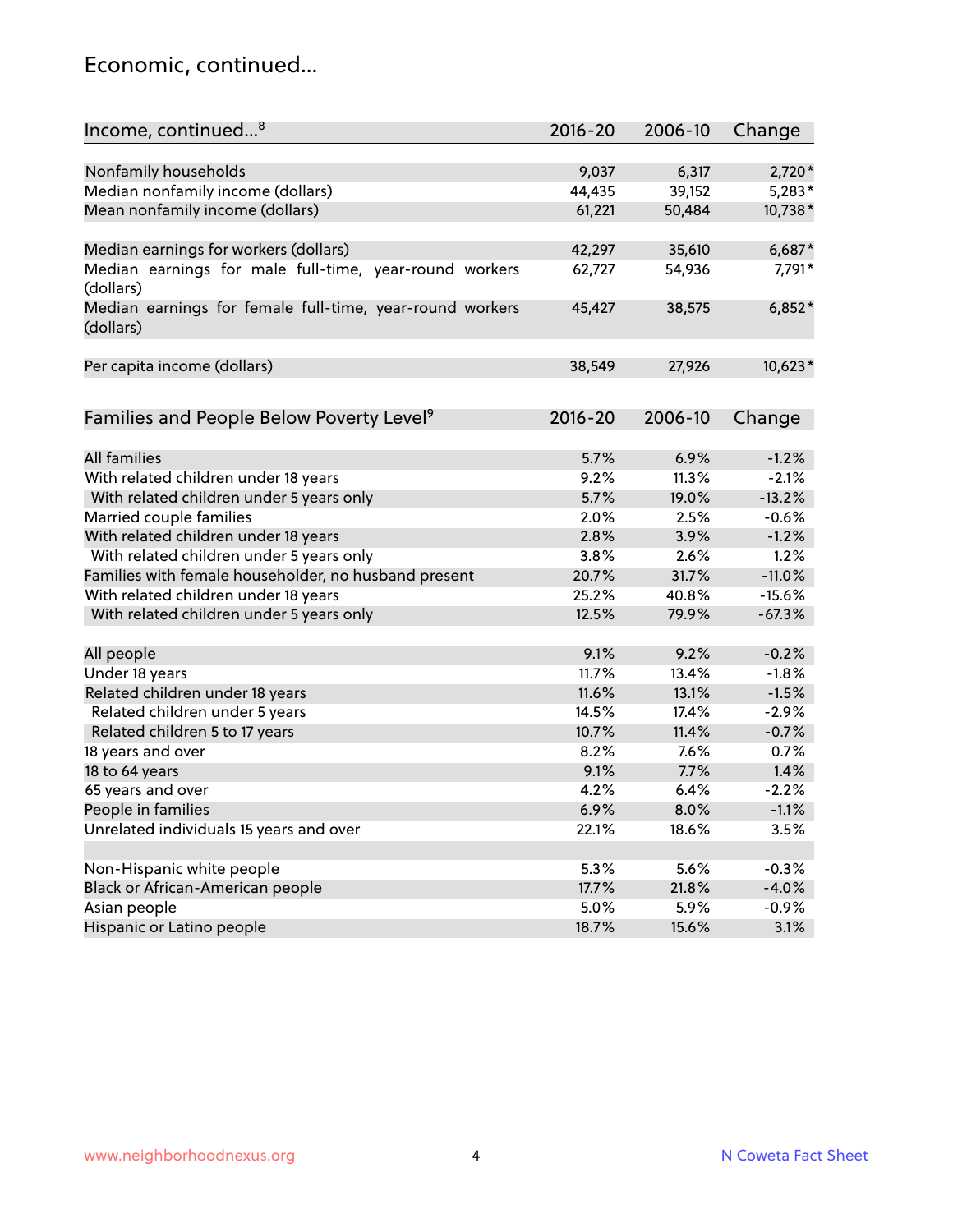## Employment

| Employment Status <sup>10</sup>                                             | $2016 - 20$ | 2006-10 | Change    |
|-----------------------------------------------------------------------------|-------------|---------|-----------|
|                                                                             |             |         |           |
| Population 16 years and over                                                | 70,270      | 55,650  | 14,620*   |
| In labor force                                                              | 65.7%       | 68.5%   | $-2.8%$   |
| Civilian labor force                                                        | 65.7%       | 68.0%   | $-2.4%$   |
| Employed                                                                    | 63.0%       | 63.6%   | $-0.6%$   |
| Unemployed                                                                  | 2.7%        | 4.5%    | $-1.8%$   |
| <b>Armed Forces</b>                                                         | 0.1%        | 0.5%    | $-0.4%$   |
| Not in labor force                                                          | 34.3%       | 31.5%   | 2.8%      |
| Civilian labor force                                                        | 46,135      | 37,847  | 8,288*    |
| <b>Unemployment Rate</b>                                                    | 4.1%        | 6.5%    | $-2.4%$   |
|                                                                             |             |         |           |
| Females 16 years and over                                                   | 36,573      | 28,468  | 8,105*    |
| In labor force                                                              | 59.9%       | 60.3%   | $-0.4%$   |
| Civilian labor force                                                        | 59.9%       | 60.2%   | $-0.3%$   |
| Employed                                                                    | 56.5%       | 56.7%   | $-0.2%$   |
|                                                                             |             |         |           |
| Own children of the householder under 6 years                               | 5,852       | 6,741   | $-889*$   |
| All parents in family in labor force                                        | 68.1%       | 56.4%   | 11.7%     |
| Own children of the householder 6 to 17 years                               | 14,912      | 12,989  | $1,923*$  |
| All parents in family in labor force                                        | 73.3%       | 72.9%   | 0.4%      |
|                                                                             |             |         |           |
| Industry <sup>11</sup>                                                      | $2016 - 20$ | 2006-10 | Change    |
|                                                                             |             |         |           |
| Civilian employed population 16 years and over                              | 44,242      | 35,369  | 8,873*    |
| Agriculture, forestry, fishing and hunting, and mining                      | 0.4%        | 0.4%    | $-0.0%$   |
| Construction                                                                | 5.5%        | 5.7%    | $-0.2%$   |
| Manufacturing                                                               | 11.8%       | 13.2%   | $-1.4%$   |
| Wholesale trade                                                             | 2.9%        | 3.5%    | $-0.6%$   |
| Retail trade                                                                | 11.4%       | 11.5%   | $-0.1%$   |
| Transportation and warehousing, and utilities                               | 12.3%       | 13.6%   | $-1.3%$   |
| Information                                                                 | 2.0%        | 1.7%    | 0.3%      |
| Finance and insurance, and real estate and rental and leasing               | 5.4%        | 6.1%    | $-0.7%$   |
| Professional, scientific, and management, and administrative                | 10.1%       | 10.2%   | $-0.1%$   |
| and waste management services                                               |             |         |           |
| Educational services, and health care and social assistance                 | 19.6%       | 17.2%   | $2.4\%$ * |
| Arts, entertainment, and recreation, and accommodation and<br>food services | 9.4%        | 7.0%    | $2.5%$ *  |
| Other services, except public administration                                | 4.9%        | 4.1%    | 0.7%      |
| Public administration                                                       | 4.3%        | 5.8%    | $-1.4%$ * |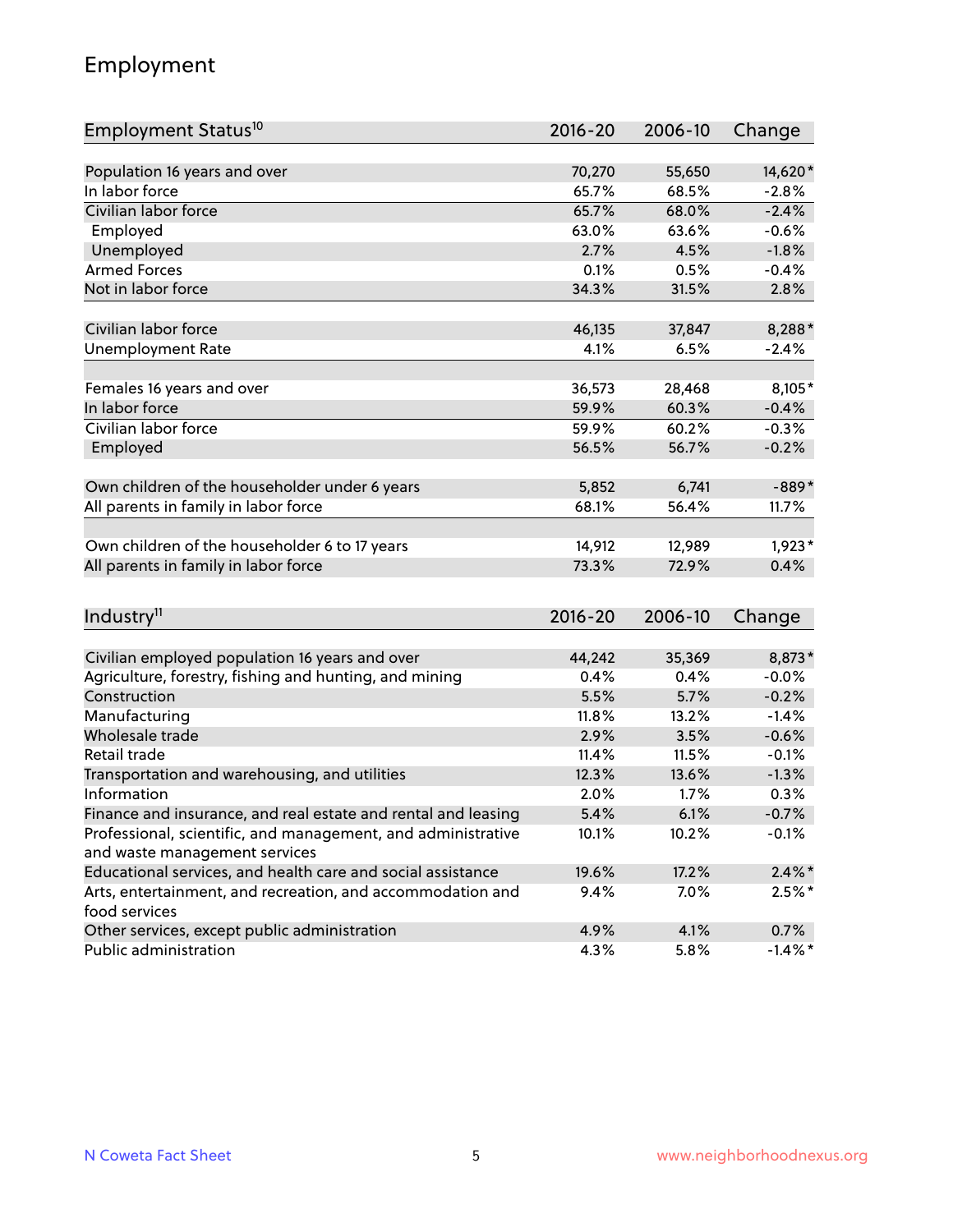# Employment, continued...

| Occupation <sup>12</sup>                                                    | $2016 - 20$ | 2006-10 | Change     |
|-----------------------------------------------------------------------------|-------------|---------|------------|
| Civilian employed population 16 years and over                              | 44,242      | 35,369  | 8,873*     |
| Management, business, science, and arts occupations                         | 41.2%       | 34.9%   | $6.4\%$ *  |
| Service occupations                                                         | 14.4%       | 13.3%   | 1.1%       |
| Sales and office occupations                                                | 22.2%       | 28.1%   | $-5.9\%$ * |
|                                                                             |             | 9.3%    | $-1.3%$    |
| Natural<br>and<br>maintenance<br>resources,<br>construction,<br>occupations | 8.0%        |         |            |
| Production, transportation, and material moving occupations                 | 14.2%       | 14.4%   | $-0.2%$    |
| Class of Worker <sup>13</sup>                                               | $2016 - 20$ | 2006-10 | Change     |
|                                                                             |             |         |            |
| Civilian employed population 16 years and over                              | 44,242      | 35,369  | 8,873*     |
| Private wage and salary workers                                             | 82.9%       | 80.3%   | 2.6%       |
| Government workers                                                          | 12.3%       | 14.8%   | $-2.5%$ *  |
| Self-employed in own not incorporated business workers                      | 4.6%        | 4.5%    | 0.1%       |
| Unpaid family workers                                                       | 0.2%        | 0.3%    | $-0.1%$    |
| Job Flows <sup>14</sup>                                                     | 2019        | 2010    | Change     |
|                                                                             |             |         |            |
| Total Jobs in district                                                      | 32,327      | 21,988  | 10,339     |
| Held by residents of district                                               | 26.6%       | 26.7%   | $-0.1%$    |
| Held by non-residents of district                                           | 73.4%       | 73.3%   | 0.1%       |
| Jobs by Industry Sector <sup>15</sup>                                       | 2019        | 2010    | Change     |
|                                                                             |             |         |            |
| Total Jobs in district                                                      | 32,327      | 21,988  | 10,339     |
| Goods Producing sectors                                                     | 18.1%       | 18.2%   | $-0.1%$    |
| Trade, Transportation, and Utilities sectors                                | 23.7%       | 26.0%   | $-2.3%$    |
| All Other Services sectors                                                  | 58.1%       | 55.7%   | 2.4%       |
|                                                                             |             |         |            |
| Total Jobs in district held by district residents                           | 8,608       | 5,881   | 2,727      |
| <b>Goods Producing sectors</b>                                              | 19.3%       | 21.3%   | $-2.0%$    |
| Trade, Transportation, and Utilities sectors                                | 15.7%       | 16.3%   | $-0.6%$    |
| All Other Services sectors                                                  | 65.0%       | 62.4%   | 2.6%       |
|                                                                             |             |         |            |
| Jobs by Earnings <sup>16</sup>                                              | 2019        | 2010    | Change     |
|                                                                             |             |         |            |
| Total Jobs in district                                                      | 32,327      | 21,988  | 10,339     |
| Jobs with earnings \$1250/month or less                                     | 25.6%       | 31.5%   | $-5.9%$    |
| Jobs with earnings \$1251/month to \$3333/month                             | 36.0%       | 42.7%   | $-6.7%$    |
| Jobs with earnings greater than \$3333/month                                | 38.4%       | 25.8%   | 12.7%      |
| Total Jobs in district held by district residents                           | 8,608       | 5,881   | 2,727      |
| Jobs with earnings \$1250/month or less                                     | 24.6%       | 29.2%   | $-4.6%$    |
| Jobs with earnings \$1251/month to \$3333/month                             | 34.9%       | 41.9%   | $-7.0%$    |
| Jobs with earnings greater than \$3333/month                                | 40.5%       | 28.9%   | 11.6%      |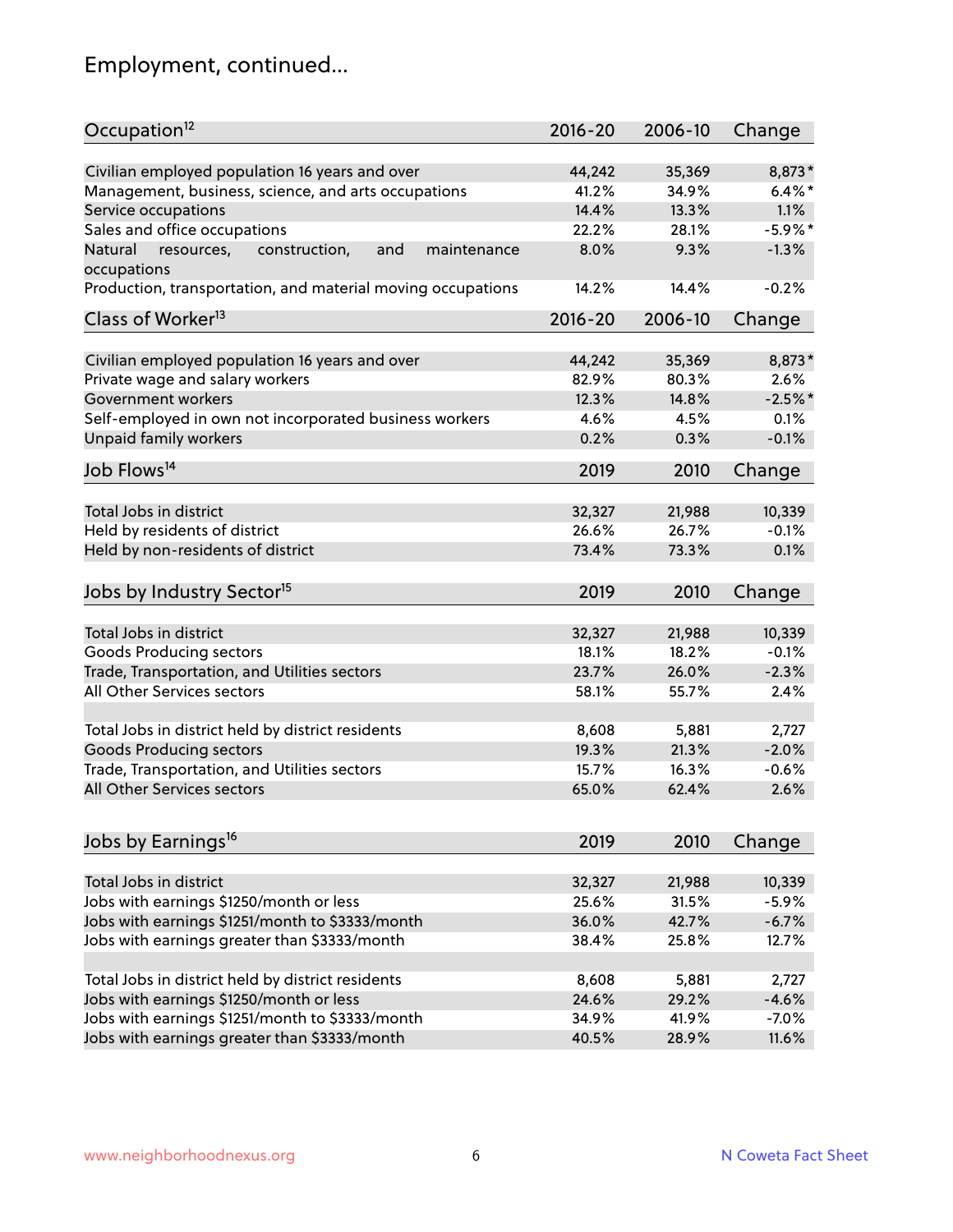# Employment, continued...

| 2019   | 2010   | Change  |
|--------|--------|---------|
|        |        |         |
| 32,327 | 21,988 | 10,339  |
| 25.9%  | 27.2%  | $-1.3%$ |
| 53.6%  | 57.1%  | $-3.5%$ |
| 20.5%  | 15.7%  | 4.8%    |
|        |        |         |
| 8,608  | 5,881  | 2,727   |
| 24.0%  | 24.0%  | 0.1%    |
| 54.3%  | 59.3%  | $-5.1%$ |
| 21.7%  | 16.7%  | 5.0%    |
|        |        |         |

#### Education

| School Enrollment <sup>18</sup>                | $2016 - 20$ | 2006-10 | Change     |
|------------------------------------------------|-------------|---------|------------|
|                                                |             |         |            |
| Population 3 years and over enrolled in school | 22,890      | 20,643  | $2,247*$   |
| Nursery school, preschool                      | 6.3%        | 9.7%    | $-3.4\%$ * |
| Kindergarten                                   | 5.7%        | 5.8%    | $-0.2%$    |
| Elementary school (grades 1-8)                 | 45.2%       | 47.0%   | $-1.7\%$   |
| High school (grades 9-12)                      | 23.3%       | 20.9%   | 2.3%       |
| College or graduate school                     | 19.5%       | 16.6%   | $3.0\%$ *  |
| Educational Attainment <sup>19</sup>           | 2016-20     | 2006-10 | Change     |
|                                                |             |         |            |
| Population 25 years and over                   | 60,072      | 47,982  | 12,090*    |
| Less than 9th grade                            | 2.4%        | 3.9%    | $-1.5%$    |
| 9th to 12th grade, no diploma                  | 5.5%        | 6.8%    | $-1.3%$    |
| High school graduate (includes equivalency)    | 24.9%       | 30.4%   | $-5.5%$ *  |
| Some college, no degree                        | 20.9%       | 20.8%   | 0.1%       |
| Associate's degree                             | 8.1%        | 8.2%    | $-0.1%$    |
| Bachelor's degree                              | 25.4%       | 20.9%   | $4.5\%$ *  |
| Graduate or professional degree                | 12.9%       | 8.9%    | 4.0%*      |
| Percent high school graduate or higher         | 92.1%       | 89.3%   | $2.9\%$    |
| Percent bachelor's degree or higher            | 38.3%       | 29.8%   | $8.4\%$ *  |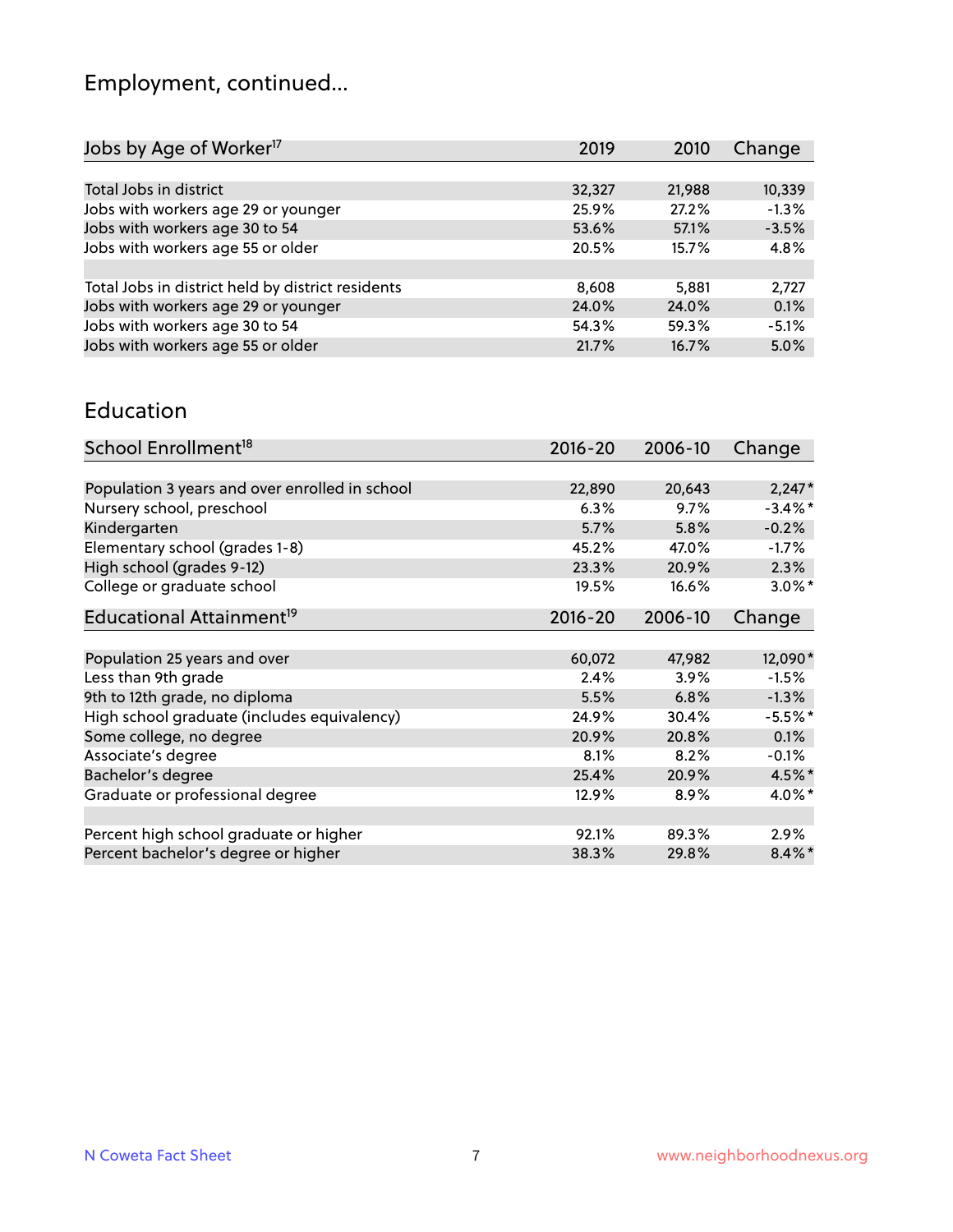#### Housing

| Households by Type <sup>20</sup>                     | 2016-20     | 2006-10 | Change     |
|------------------------------------------------------|-------------|---------|------------|
|                                                      |             |         |            |
| <b>Total households</b>                              | 32,818      | 26,957  | 5,861*     |
| Family households (families)                         | 72.5%       | 76.6%   | $-4.1%$ *  |
| With own children under 18 years                     | 32.5%       | 36.7%   | $-4.1\%$ * |
| Married-couple family                                | 55.6%       | 61.9%   | $-6.3\%$ * |
| With own children of the householder under 18 years  | 22.2%       | 28.8%   | $-6.6\%$ * |
| Male householder, no wife present, family            | 3.4%        | 3.9%    | $-0.6%$    |
| With own children of the householder under 18 years  | 1.7%        | 1.7%    | 0.0%       |
| Female householder, no husband present, family       | 13.4%       | 10.7%   | $2.7\%$ *  |
| With own children of the householder under 18 years  | 8.7%        | 6.2%    | $2.5\%$ *  |
| Nonfamily households                                 | 27.5%       | 23.4%   | $4.1\%$ *  |
| Householder living alone                             | 22.0%       | 19.4%   | 2.6%       |
| 65 years and over                                    | 9.4%        | 4.1%    | $5.3\%$ *  |
|                                                      |             |         |            |
| Households with one or more people under 18 years    | 36.1%       | 40.9%   | $-4.8\%$ * |
| Households with one or more people 65 years and over | 26.3%       | 17.8%   | $8.5%$ *   |
|                                                      |             |         |            |
| Average household size                               | 2.71        | 2.74    | $-0.03$    |
| Average family size                                  | 3.19        | 3.14    | 0.05       |
|                                                      |             |         |            |
| Housing Occupancy <sup>21</sup>                      | $2016 - 20$ | 2006-10 | Change     |
|                                                      |             |         |            |
| Total housing units                                  | 34,175      | 29,417  | 4,758*     |
| Occupied housing units                               | 96.0%       | 91.6%   | 4.4%*      |
| Vacant housing units                                 | 4.0%        | 8.4%    | $-4.4\%$ * |
|                                                      |             |         |            |
| Homeowner vacancy rate                               | 1.1         | 1.4     | $-0.3$     |
| Rental vacancy rate                                  | 2.5         | 10.6    | $-8.0*$    |
|                                                      |             |         |            |
|                                                      |             |         |            |
| Units in Structure <sup>22</sup>                     | $2016 - 20$ | 2006-10 | Change     |
|                                                      | 34,175      | 29,417  | 4,758 *    |
| Total housing units                                  | 78.9%       | 78.3%   | 0.6%       |
| 1-unit, detached                                     |             |         |            |
| 1-unit, attached                                     | 3.6%        | 2.9%    | 0.7%       |
| 2 units                                              | 1.1%        | 1.9%    | $-0.8%$    |
| 3 or 4 units                                         | 1.4%        | 2.8%    | $-1.4%$    |
| 5 to 9 units                                         | 2.1%        | 3.5%    | $-1.4%$    |
| 10 to 19 units                                       | 5.0%        | 4.5%    | 0.5%       |
| 20 or more units                                     | 4.8%        | 3.3%    | 1.5%       |
| Mobile home                                          | 2.7%        | 2.7%    | $0.0\%$    |
| Boat, RV, van, etc.                                  | 0.3%        | 0.1%    | 0.2%       |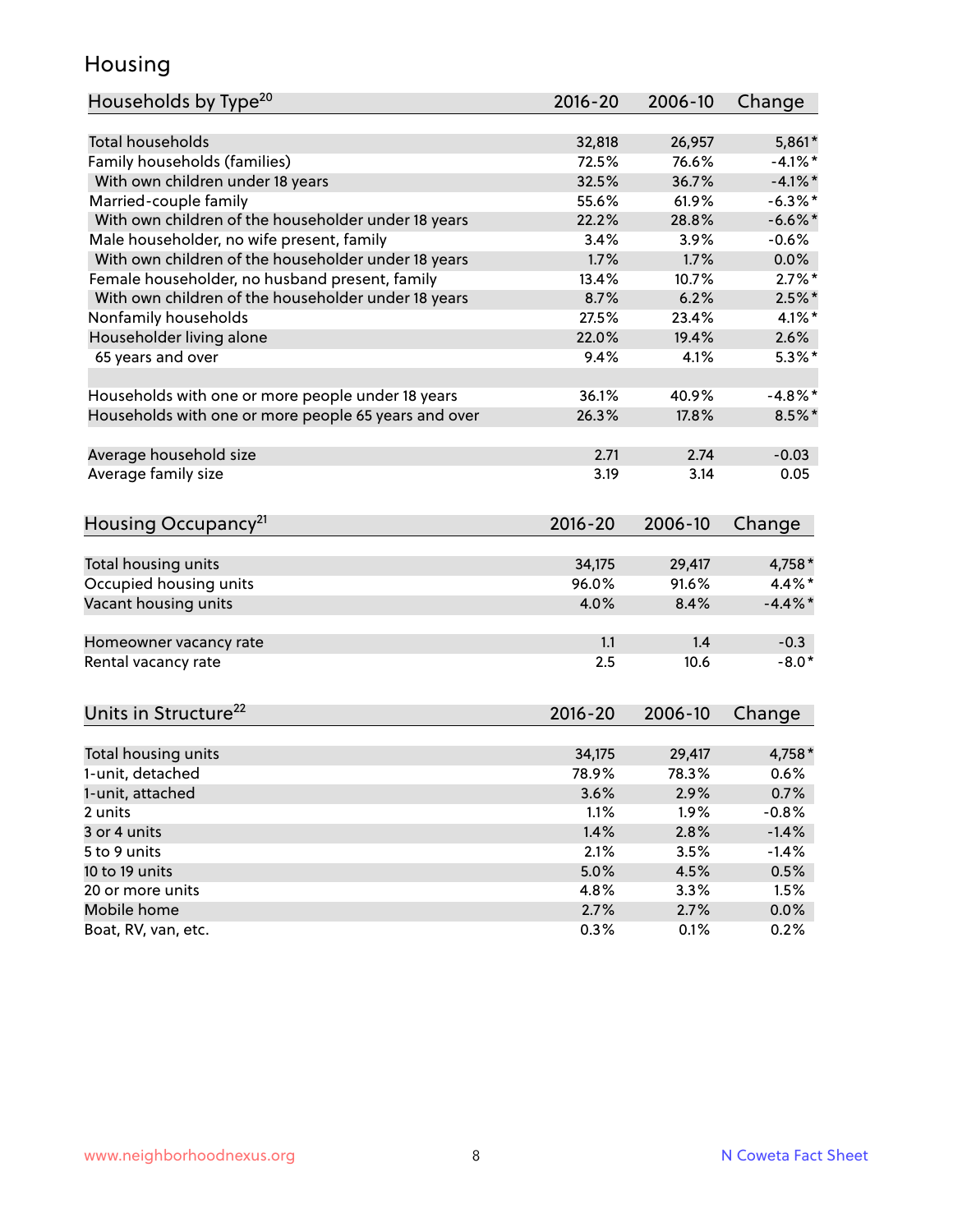## Housing, Continued...

| Year Structure Built <sup>23</sup>             | 2016-20     | 2006-10 | Change      |
|------------------------------------------------|-------------|---------|-------------|
| Total housing units                            | 34,175      | 29,417  | $4,758*$    |
| Built 2014 or later                            | 7.3%        | (X)     | (X)         |
| Built 2010 to 2013                             | 4.6%        | (X)     | (X)         |
| Built 2000 to 2009                             | 30.7%       | 34.0%   | $-3.3\%$ *  |
| Built 1990 to 1999                             | 30.1%       | 35.2%   | $-5.1\%$ *  |
| Built 1980 to 1989                             | 10.4%       | 13.3%   | $-2.9%$ *   |
| Built 1970 to 1979                             | 7.4%        | 6.7%    | 0.7%        |
| Built 1960 to 1969                             | 3.1%        | 3.5%    | $-0.4%$     |
| Built 1950 to 1959                             | 1.7%        | 2.7%    | $-1.0%$     |
| Built 1940 to 1949                             | 1.8%        | 1.6%    | 0.2%        |
| Built 1939 or earlier                          | 2.9%        | 3.0%    | $-0.1%$     |
|                                                |             |         |             |
| Housing Tenure <sup>24</sup>                   | $2016 - 20$ | 2006-10 | Change      |
| Occupied housing units                         | 32,818      | 26,957  | 5,861*      |
| Owner-occupied                                 | 72.0%       | 73.9%   | $-1.9%$ *   |
| Renter-occupied                                | 28.0%       | 26.1%   | 1.9%        |
| Average household size of owner-occupied unit  | 2.83        | 2.79    | 0.04        |
| Average household size of renter-occupied unit | 2.39        | 2.58    | $-0.18*$    |
| Residence 1 Year Ago <sup>25</sup>             | $2016 - 20$ | 2006-10 | Change      |
|                                                |             |         |             |
| Population 1 year and over                     | 88,612      | 73,299  | 15,313*     |
| Same house                                     | 87.3%       | 84.1%   | $3.2\%$ *   |
| Different house in the U.S.                    | 12.2%       | 15.4%   | $-3.2\%$ *  |
| Same county                                    | 6.3%        | 8.1%    | $-1.8\%$ *  |
| Different county                               | 6.0%        | 7.3%    | $-1.4%$     |
| Same state                                     | 3.2%        | 3.6%    | $-0.4%$     |
| Different state                                | 2.7%        | 3.7%    | $-1.0%$     |
| Abroad                                         | 0.4%        | 0.5%    | $-0.0%$     |
| Value of Housing Unit <sup>26</sup>            | $2016 - 20$ | 2006-10 | Change      |
| Owner-occupied units                           | 23,631      | 19,915  | $3,716*$    |
| Less than \$50,000                             | 2.3%        | 2.5%    | $-0.3%$     |
| \$50,000 to \$99,999                           | 3.8%        | 5.3%    | $-1.4%$     |
| \$100,000 to \$149,999                         | 9.6%        | 15.8%   | $-6.1\%$ *  |
| \$150,000 to \$199,999                         | 18.9%       | 27.8%   | $-8.9\%$ *  |
| \$200,000 to \$299,999                         | 34.2%       | 31.9%   | 2.3%        |
| \$300,000 to \$499,999                         | 25.0%       | 13.3%   | 11.6%*      |
| \$500,000 to \$999,999                         | 5.6%        | 3.1%    | 2.5%        |
| \$1,000,000 or more                            | 0.5%        | 0.2%    | 0.3%        |
| Median (dollars)                               | 237,868     | 197,041 | 40,827*     |
| Mortgage Status <sup>27</sup>                  | $2016 - 20$ | 2006-10 | Change      |
| Owner-occupied units                           | 23,631      | 19,915  | $3,716*$    |
| Housing units with a mortgage                  | 71.6%       | 81.9%   | $-10.3\%$ * |
| Housing units without a mortgage               | 28.4%       | 18.1%   | 10.3%*      |
|                                                |             |         |             |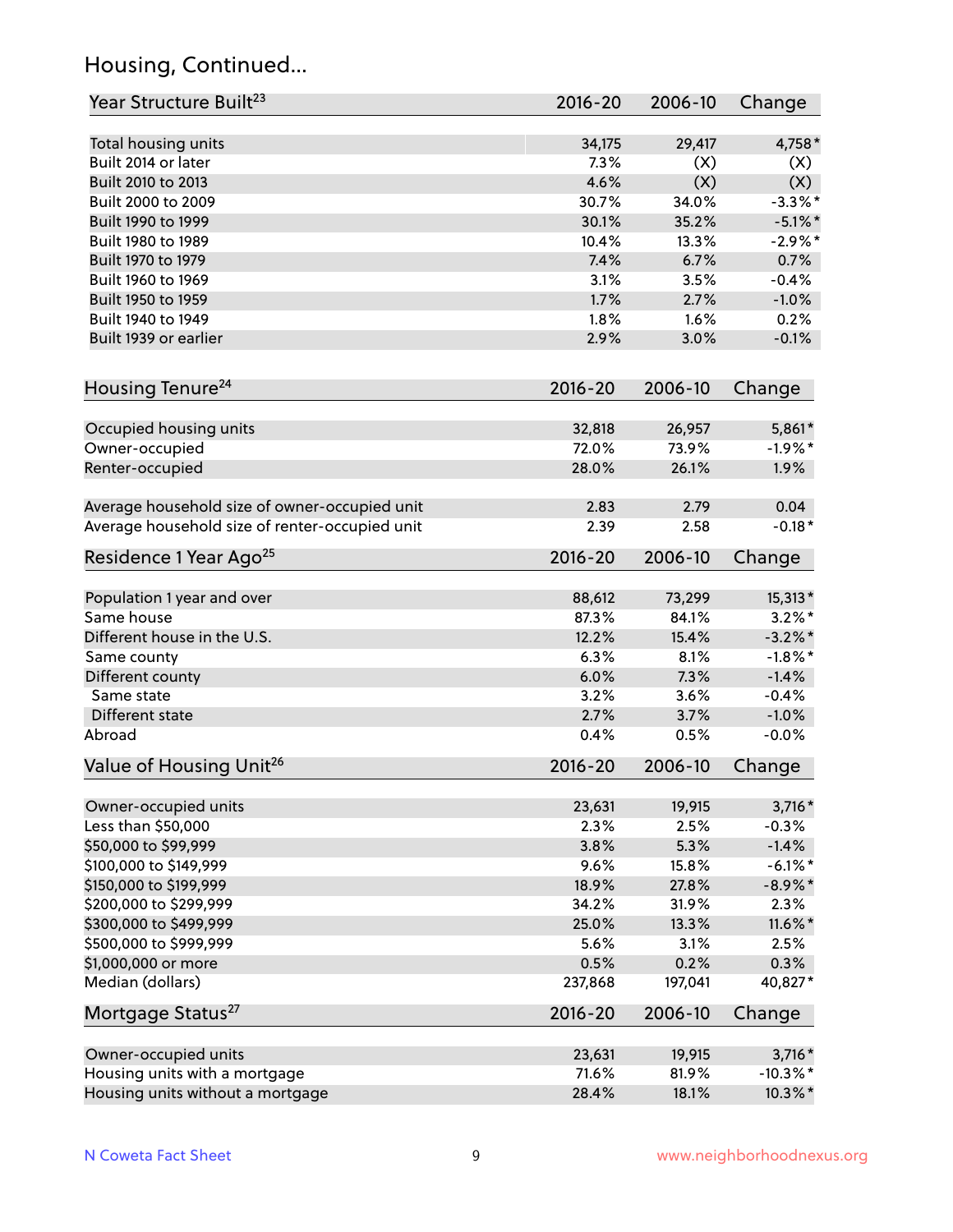## Housing, Continued...

| Selected Monthly Owner Costs <sup>28</sup>                                            | 2016-20     | 2006-10 | Change     |
|---------------------------------------------------------------------------------------|-------------|---------|------------|
| Housing units with a mortgage                                                         | 16,928      | 16,313  | 615        |
| Less than \$300                                                                       | 0.4%        | 0.2%    | 0.2%       |
| \$300 to \$499                                                                        | 0.8%        | 0.8%    | $-0.0%$    |
| \$500 to \$999                                                                        | 9.7%        | 10.7%   | $-1.0%$    |
| \$1,000 to \$1,499                                                                    | 32.4%       | 36.8%   | $-4.5%$ *  |
| \$1,500 to \$1,999                                                                    | 28.9%       | 28.7%   | 0.1%       |
| \$2,000 to \$2,999                                                                    | 21.7%       | 18.6%   | 3.1%       |
| \$3,000 or more                                                                       | 6.1%        | 4.2%    | 2.0%       |
| Median (dollars)                                                                      | 1,617       | 1,526   | $91*$      |
|                                                                                       |             |         |            |
| Housing units without a mortgage                                                      | 6,703       | 3,602   | $3,101*$   |
| Less than \$150                                                                       | 2.0%        | 2.2%    | $-0.2%$    |
| \$150 to \$249                                                                        | 3.1%        | 10.0%   | $-6.9%$    |
| \$250 to \$349                                                                        | 14.2%       | 21.1%   | $-6.9%$    |
| \$350 to \$499                                                                        | 29.4%       | 30.8%   | $-1.4%$    |
| \$500 to \$699                                                                        | 33.4%       | 26.2%   | 7.3%       |
| \$700 or more                                                                         | 17.9%       | 9.8%    | $8.1\%$ *  |
| Median (dollars)                                                                      | 507         | 431     | $75*$      |
| Selected Monthly Owner Costs as a Percentage of<br>Household Income <sup>29</sup>     | $2016 - 20$ | 2006-10 | Change     |
| Housing units with a mortgage (excluding units where<br>SMOCAPI cannot be computed)   | 16,903      | 16,235  | 668        |
| Less than 20.0 percent                                                                | 56.0%       | 38.5%   | 17.5%*     |
| 20.0 to 24.9 percent                                                                  | 14.3%       | 18.0%   | $-3.8\%$ * |
| 25.0 to 29.9 percent                                                                  | 9.4%        | 13.7%   | $-4.3\%$ * |
| 30.0 to 34.9 percent                                                                  | 5.3%        | 7.0%    | $-1.6%$    |
| 35.0 percent or more                                                                  | 15.0%       | 22.8%   | $-7.8\%$ * |
| Not computed                                                                          | 25          | 78      | $-53$      |
| Housing unit without a mortgage (excluding units where<br>SMOCAPI cannot be computed) | 6,676       | 3,551   | $3,125*$   |
| Less than 10.0 percent                                                                | 56.8%       | 42.0%   | 14.8%      |
| 10.0 to 14.9 percent                                                                  | 21.2%       | 23.0%   | $-1.7%$    |
| 15.0 to 19.9 percent                                                                  | 5.1%        | 15.0%   | $-9.9%$ *  |
| 20.0 to 24.9 percent                                                                  | 6.7%        | 5.0%    | 1.7%       |
| 25.0 to 29.9 percent                                                                  | 1.9%        | 4.6%    | $-2.7%$    |
| 30.0 to 34.9 percent                                                                  | 2.9%        | 4.1%    | $-1.2%$    |
| 35.0 percent or more                                                                  | 5.4%        | 6.3%    | $-0.9%$    |
| Not computed                                                                          | 27          | 51      | $-24$      |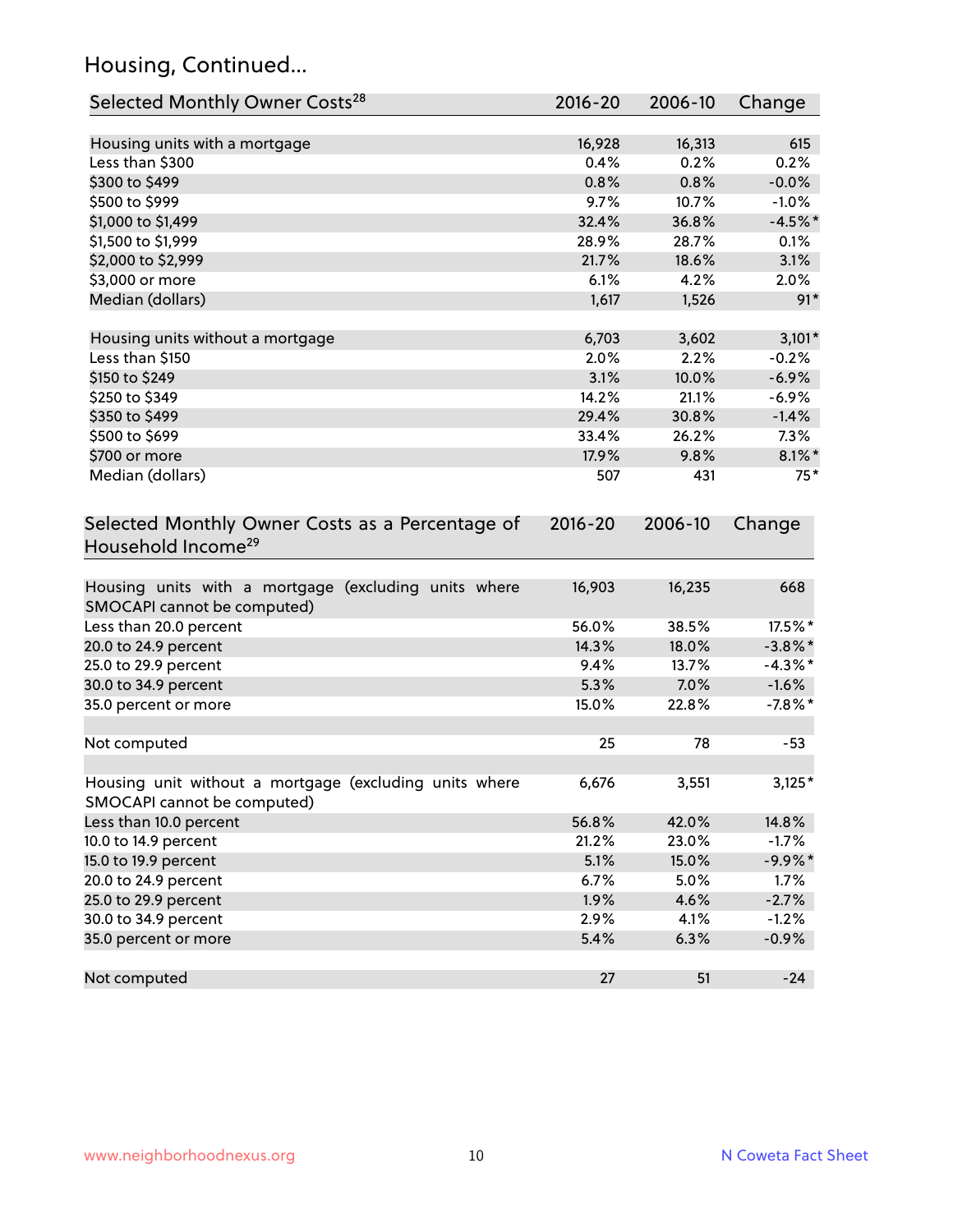## Housing, Continued...

| Gross Rent <sup>30</sup>                                                       | 2016-20     | 2006-10 | Change     |
|--------------------------------------------------------------------------------|-------------|---------|------------|
| Occupied units paying rent                                                     | 8,855       | 6,672   | $2,183*$   |
| Less than \$200                                                                | 1.0%        | 0.0%    | 1.0%       |
| \$200 to \$499                                                                 | 4.8%        | 10.8%   | $-6.0%$    |
| \$500 to \$749                                                                 | 7.2%        | 20.8%   | $-13.6%$   |
| \$750 to \$999                                                                 | 18.9%       | 33.3%   | $-14.5%$ * |
| \$1,000 to \$1,499                                                             | 46.8%       | 26.1%   | 20.7%*     |
| \$1,500 to \$1,999                                                             | 17.4%       | 7.0%    | $10.4\%$ * |
| \$2,000 or more                                                                | 3.8%        | 1.9%    | $1.9\%$    |
| Median (dollars)                                                               | 1,187       | 1,018   | $169*$     |
| No rent paid                                                                   | 332         | 370     | $-38$      |
| Gross Rent as a Percentage of Household Income <sup>31</sup>                   | $2016 - 20$ | 2006-10 | Change     |
| Occupied units paying rent (excluding units where GRAPI<br>cannot be computed) | 8,597       | 6,584   | $2,013*$   |
| Less than 15.0 percent                                                         | 14.2%       | 14.6%   | $-0.4%$    |
| 15.0 to 19.9 percent                                                           | 12.1%       | 13.7%   | $-1.6%$    |
| 20.0 to 24.9 percent                                                           | 13.1%       | 16.9%   | $-3.7%$    |
| 25.0 to 29.9 percent                                                           | 9.0%        | 10.5%   | $-1.4%$    |
| 30.0 to 34.9 percent                                                           | 10.2%       | 6.9%    | 3.3%       |
| 35.0 percent or more                                                           | 41.3%       | 37.4%   | 3.9%       |
| Not computed                                                                   | 590         | 458     | 132        |
| Transportation                                                                 |             |         |            |
| Commuting to Work <sup>32</sup>                                                | 2016-20     | 2006-10 | Change     |
| Workers 16 years and over                                                      | 43,385      | 34,810  | 8,575*     |
| Car, truck, or van - drove alone                                               | 79.0%       | 80.9%   | $-1.9%$ *  |
| Car, truck, or van - carpooled                                                 | 8.7%        | 11.9%   | $-3.2\%$ * |
| Public transportation (excluding taxicab)                                      | 0.8%        | 1.2%    | $-0.4%$    |
| Walked                                                                         | 0.6%        | 0.4%    | 0.2%       |
| Other means                                                                    | 3.1%        | 1.2%    | $1.8\%$ *  |
| Worked at home                                                                 | 7.9%        | 4.4%    | $3.4\%$ *  |
| Mean travel time to work (minutes)                                             | 31.4        | 30.1    | 1.3        |
| Vehicles Available <sup>33</sup>                                               | 2016-20     | 2006-10 | Change     |
| Occupied housing units                                                         | 32,818      | 26,957  | $5,861*$   |
| No vehicles available                                                          | 3.3%        | 3.9%    | $-0.5%$    |
| 1 vehicle available                                                            | 27.2%       | 25.7%   | 1.5%       |
| 2 vehicles available                                                           | 39.0%       | 45.5%   | $-6.4\%$ * |
| 3 or more vehicles available                                                   | 30.4%       | 25.0%   | $5.5%$ *   |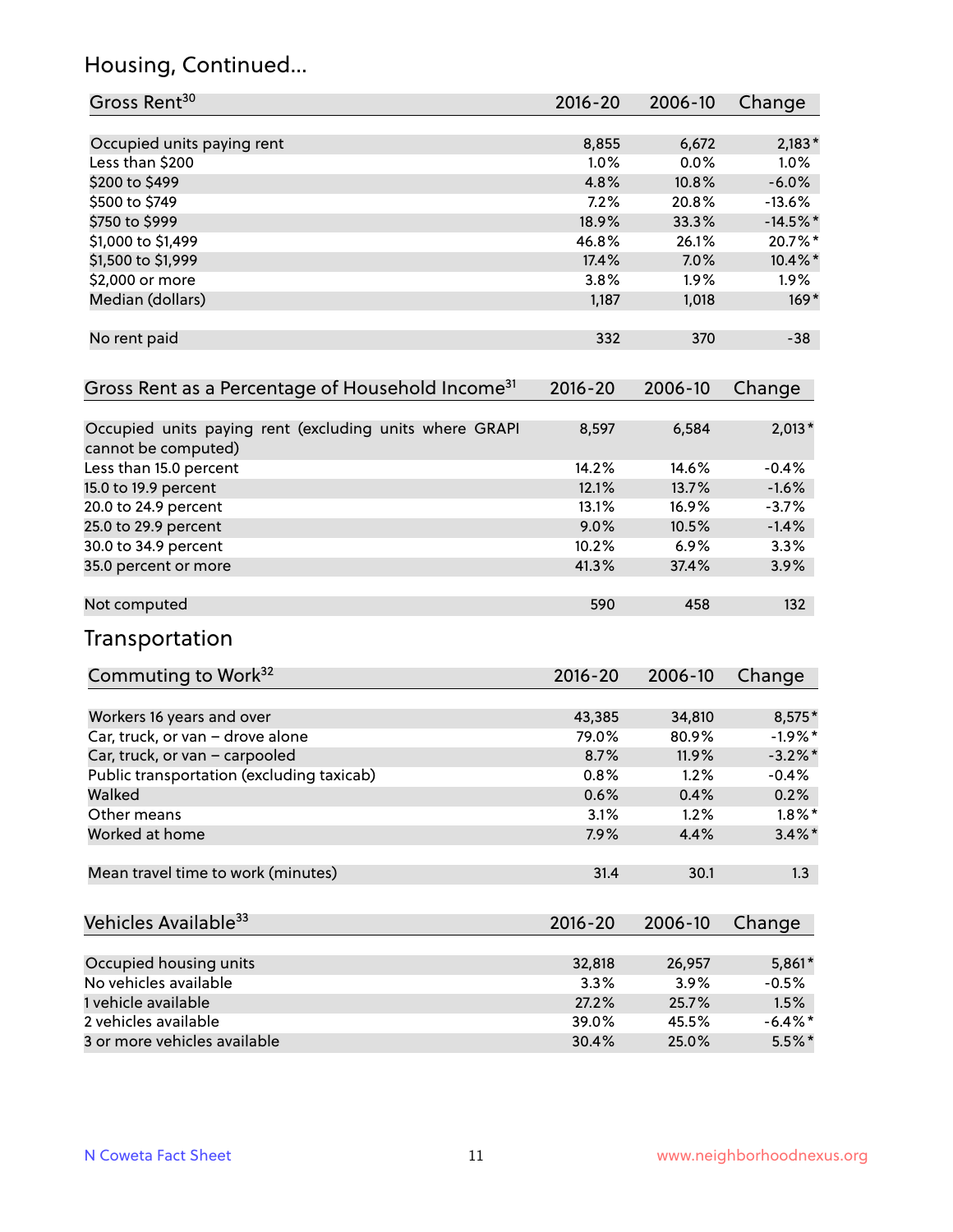#### Health

| Health Insurance coverage <sup>34</sup>                 | 2016-20 |
|---------------------------------------------------------|---------|
|                                                         |         |
| Civilian Noninstitutionalized Population                | 88,916  |
| With health insurance coverage                          | 90.4%   |
| With private health insurance coverage                  | 76.6%   |
| With public health coverage                             | 24.5%   |
| No health insurance coverage                            | 9.6%    |
| Civilian Noninstitutionalized Population Under 19 years | 23,118  |
| No health insurance coverage                            | 7.1%    |
| Civilian Noninstitutionalized Population 19 to 64 years | 53,857  |
| In labor force:                                         | 42,330  |
| Employed:                                               | 40,651  |
| With health insurance coverage                          | 89.4%   |
| With private health insurance coverage                  | 88.0%   |
| With public coverage                                    | 3.6%    |
| No health insurance coverage                            | 10.6%   |
| Unemployed:                                             | 1,679   |
| With health insurance coverage                          | 56.3%   |
| With private health insurance coverage                  | 47.6%   |
| With public coverage                                    | 12.1%   |
| No health insurance coverage                            | 43.7%   |
| Not in labor force:                                     | 11,527  |
| With health insurance coverage                          | 84.6%   |
| With private health insurance coverage                  | 65.8%   |
|                                                         |         |

With public coverage  $26.4\%$ No health insurance coverage 15.4%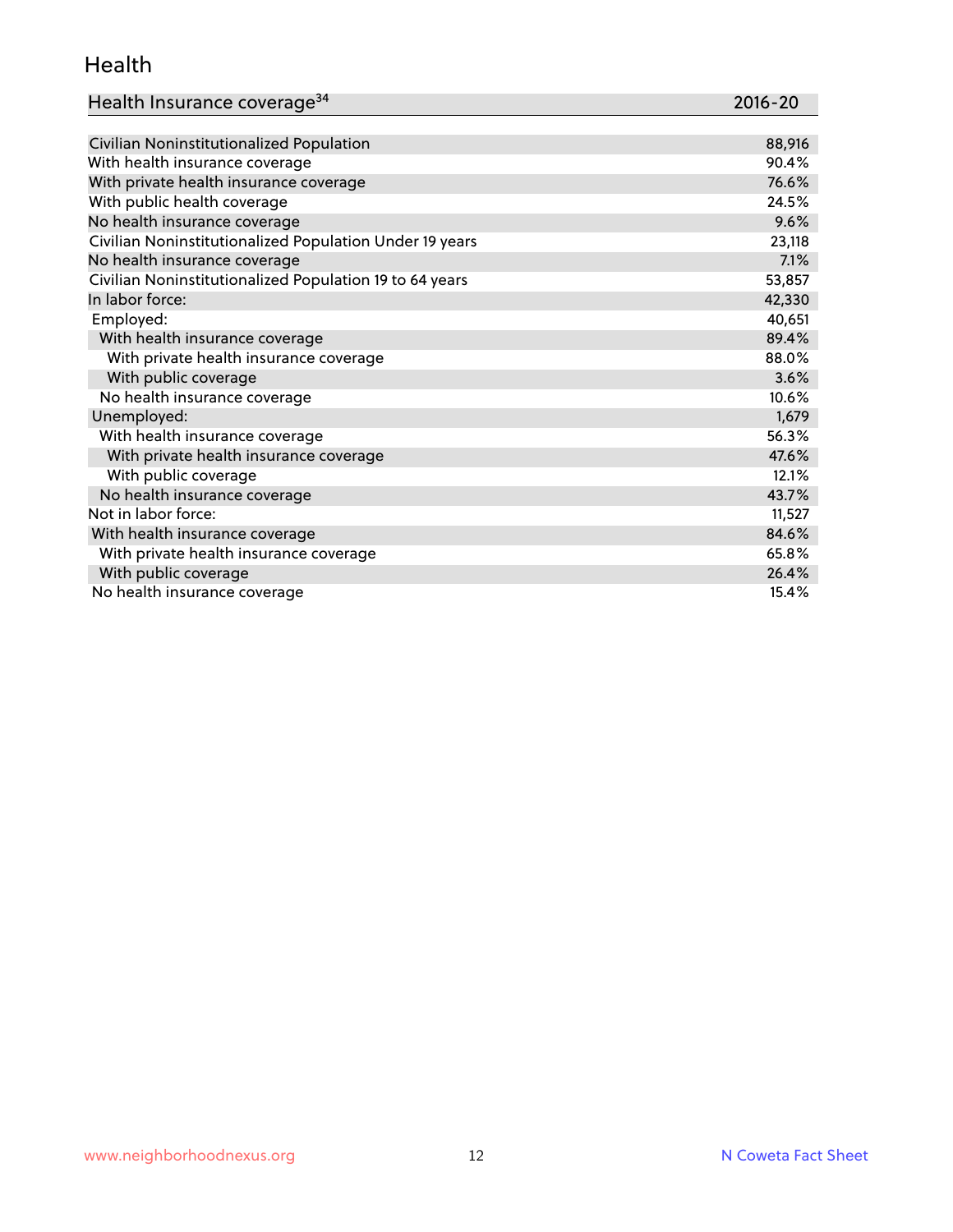## Employment Forecasts

| Forecast Employment by Sector <sup>35</sup>      | 2030   | 2020   | Change   |
|--------------------------------------------------|--------|--------|----------|
|                                                  |        |        |          |
| <b>All Sectors</b>                               | 39,261 | 36,818 | 6.6%     |
| Goods Producing                                  | 4,407  | 5,102  | $-13.6%$ |
| Agriculture, forestry, fishing and hunting       | 7      | 6      | 16.7%    |
| Mining                                           | 78     | 112    | $-30.4%$ |
| Construction                                     | 1,427  | 1,653  | $-13.7%$ |
| Manufacturing                                    | 2,895  | 3,331  | $-13.1%$ |
| Service Providing                                | 9,186  | 8,889  | 3.3%     |
| Wholesale trade                                  | 1,477  | 1,335  | 10.6%    |
| <b>Retail trade</b>                              | 6,182  | 6,283  | $-1.6%$  |
| Transportation and warehousing                   | 1,287  | 1,046  | 23.0%    |
| <b>Utilities</b>                                 | 240    | 225    | 6.7%     |
| Information                                      | 643    | 616    | 4.4%     |
| <b>Financial activities</b>                      | 2,080  | 1,857  | 12.0%    |
| Finance and insurance                            | 1,419  | 1,242  | 14.3%    |
| Real estate and rental and leasing               | 661    | 615    | 7.5%     |
| Professional and business services               | 1,675  | 1,401  | 19.6%    |
| Professional, scientific, and technical services | 1,600  | 1,333  | 20.0%    |
| Management of companies and enterprises          | 75     | 68     | 10.3%    |
| <b>Education and health services</b>             | 7,842  | 6,220  | 26.1%    |
| <b>Education services</b>                        | 4,766  | 3,643  | 30.8%    |
| Health care and social assistance                | 3,076  | 2,577  | 19.4%    |
| Leisure and hospitality                          | 6,815  | 6,503  | 4.8%     |
| Arts, entertainment, and recreation              | 1,054  | 982    | 7.3%     |
| Accommodation and food services                  | 5,761  | 5,521  | 4.3%     |
| Other services, except public administration     | 1,584  | 1,498  | 5.7%     |
| Public administration                            | 1,416  | 1,575  | $-10.1%$ |

# Population Forecasts

| Population Forecasts <sup>36</sup> | 2030    | 2020   | Change |
|------------------------------------|---------|--------|--------|
|                                    |         |        |        |
| <b>Total Population</b>            | 105,475 | 86.511 | 21.9%  |
| <b>Total Households</b>            | 39.480  | 31.987 | 23.4%  |